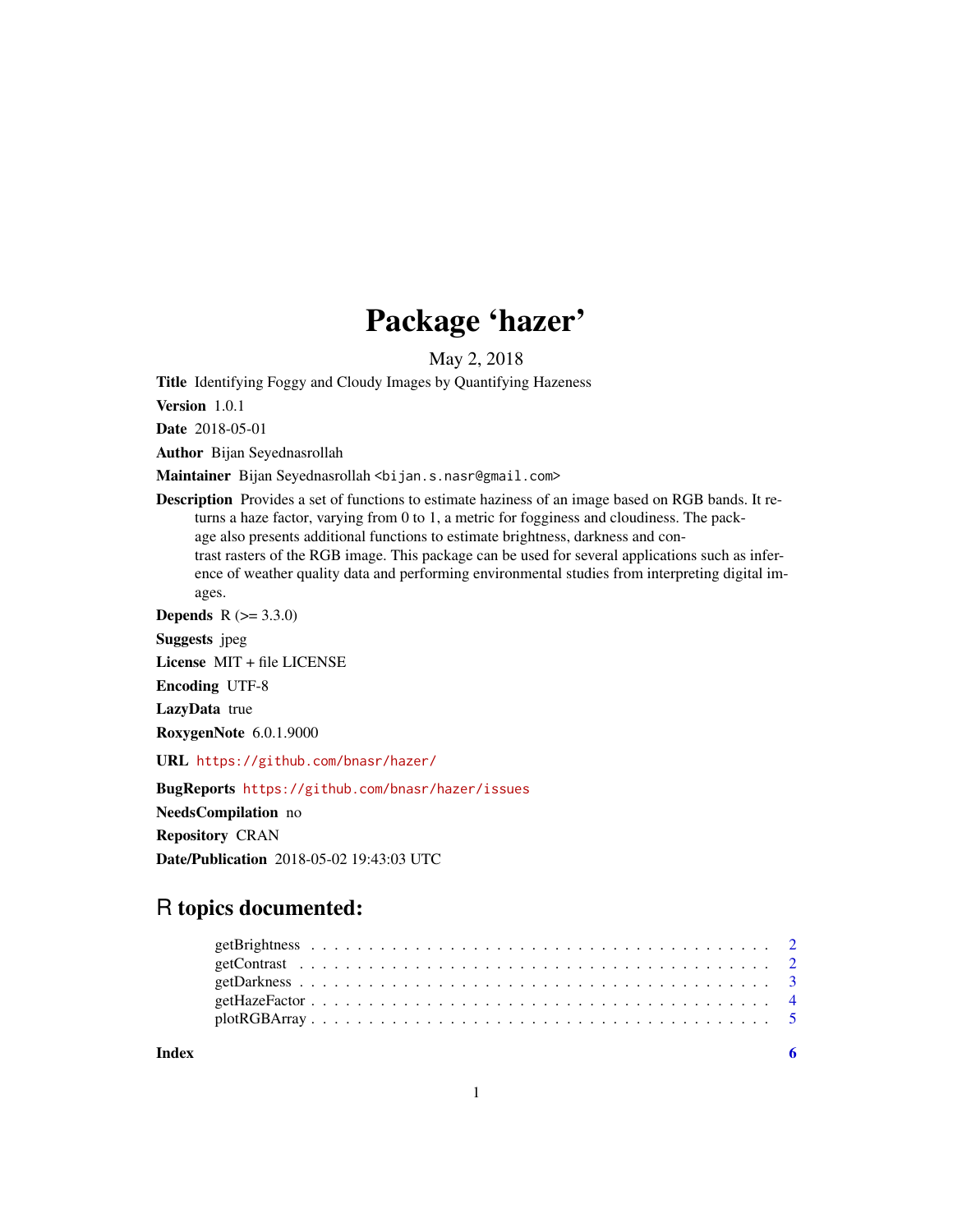<span id="page-1-2"></span><span id="page-1-0"></span>

#### Description

The brighness map of an image (0 to 1).

#### Usage

```
getBrightness(rgbArray)
```
#### Arguments

rgbArray RGB array (W  $\times$  H  $\times$  3) where the third dimension contains R, G and B channels, values varying from 0 to 1.

#### Value

a numeric matrix (W x H) giving the brightness for each pixel of the image.

#### See Also

[getDarkness](#page-2-1), [getContrast](#page-1-1) and [getHazeFactor](#page-3-1)

#### Examples

```
library(jpeg)
img <- readJPEG(system.file("img", "Rlogo.jpg", package="jpeg"))
b <- getBrightness(img)
par(mfrow=c(2,1), mar = c(0.5, 1, 0.5, 1))plotRGBArray(img)
plotRGBArray(b)
```
<span id="page-1-1"></span>getContrast *The contrast map of an image (0 to 1).*

#### Description

The contrast map of an image (0 to 1).

#### Usage

getContrast(rgbArray)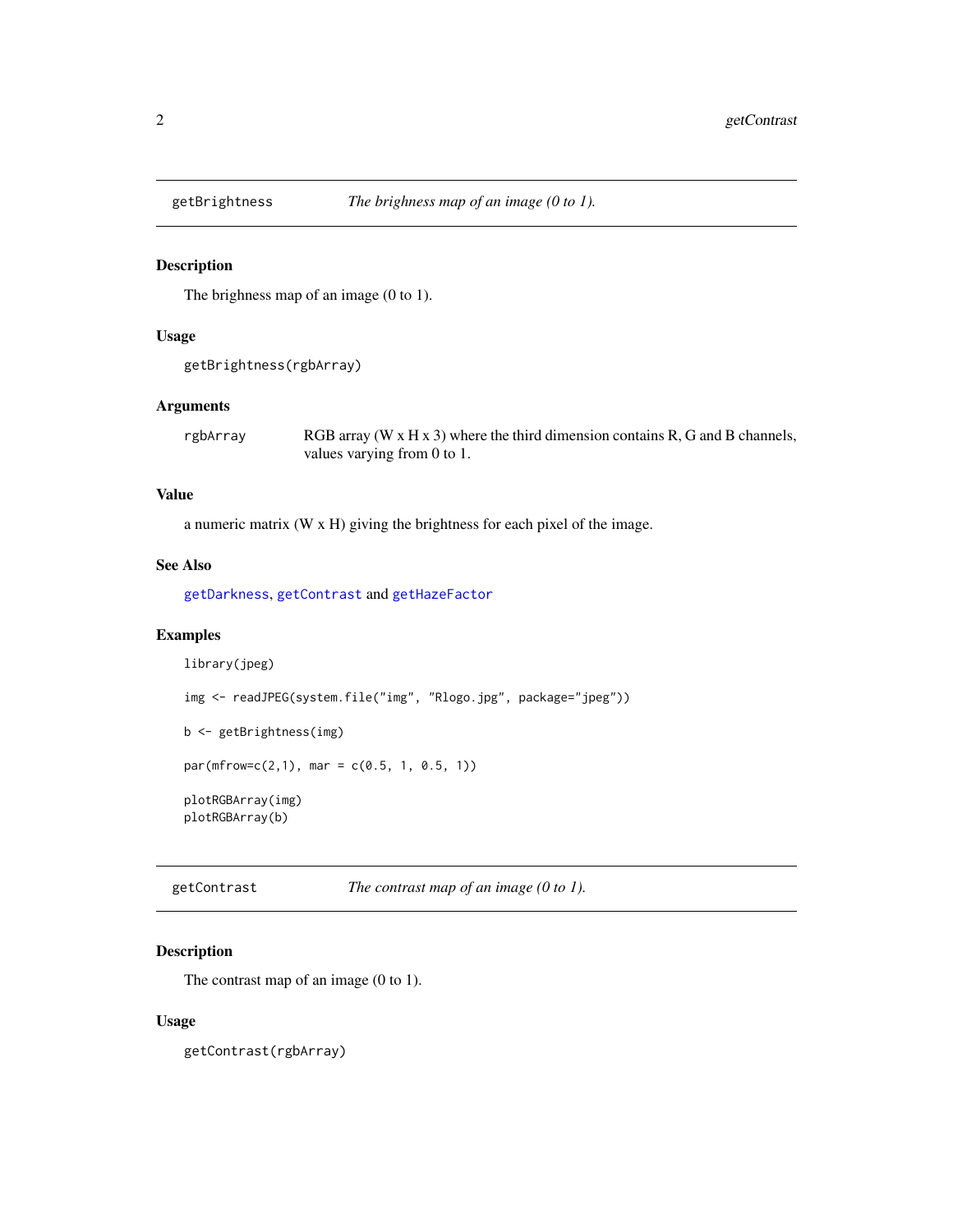#### <span id="page-2-0"></span>getDarkness 3

#### Arguments

rgbArray RGB array (W x H x 3) where the third dimension contains R, G and B channels, values varying from 0 to 1.

#### Value

a numeric matrix (W x H) giving the contrast for each pixel of the image.

#### See Also

[getDarkness](#page-2-1), [getBrightness](#page-1-2) and [getHazeFactor](#page-3-1)

#### Examples

```
library(jpeg)
img <- readJPEG(system.file("img", "Rlogo.jpg", package="jpeg"))
c <- getContrast(img)
par(mfrow=c(2,1), mar = c(0.5, 1, 0.5, 1))plotRGBArray(img)
plotRGBArray(c)
```
<span id="page-2-1"></span>getDarkness *The darkness map of an image (0 to 1).*

#### Description

The darkness map of an image (0 to 1).

#### Usage

```
getDarkness(rgbArray)
```
#### Arguments

| rgbArray | RGB array (W $\times$ H $\times$ 3) where the third dimension contains R, G and B channels, |
|----------|---------------------------------------------------------------------------------------------|
|          | values varying from 0 to 1.                                                                 |

#### Value

a numeric matrix (W x H) giving the darkness for each pixel of the image.

#### See Also

[getContrast](#page-1-1), [getBrightness](#page-1-2) and [getHazeFactor](#page-3-1)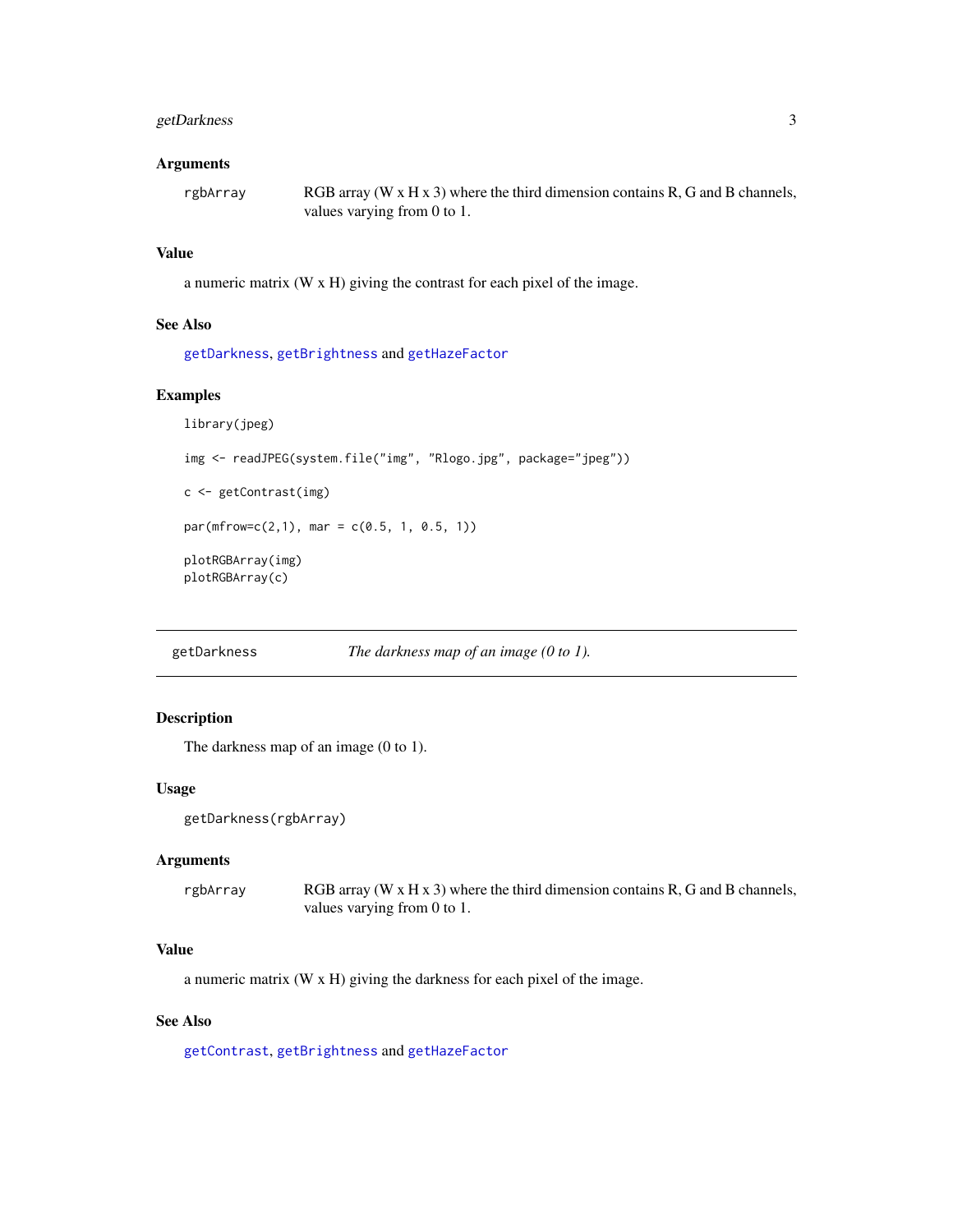#### Examples

```
library(jpeg)
img <- readJPEG(system.file("img", "Rlogo.jpg", package="jpeg"))
d <- getDarkness(img)
par(mfrow=c(2,1), mar = c(0.5, 1, 0.5, 1))plotRGBArray(img)
plotRGBArray(d)
```
<span id="page-3-1"></span>getHazeFactor *The haze factor for a given RGB array.*

#### Description

The haze factor for a given RGB array.

#### Usage

getHazeFactor(rgbArray, mu =  $5.1$ , nu =  $2.9$ , sigma =  $0.2461$ )

#### Arguments

| rgbArray | RGB array (W $\times$ H $\times$ 3) where the third dimension contains R, G and B channels,<br>values varying from $0$ to $1$ . |
|----------|---------------------------------------------------------------------------------------------------------------------------------|
| mu       | function parameter                                                                                                              |
| nu       | function parameter                                                                                                              |
| sigma    | function parameter                                                                                                              |

#### Value

a numeric value as the haze factor

#### See Also

[getDarkness](#page-2-1), [getBrightness](#page-1-2) and [getContrast](#page-1-1)

#### Examples

library(jpeg)

```
img <- readJPEG(system.file("img", "Rlogo.jpg", package="jpeg"))
h <- getHazeFactor(img)
d <- getDarkness(img)
b <- getBrightness(img)
```
<span id="page-3-0"></span>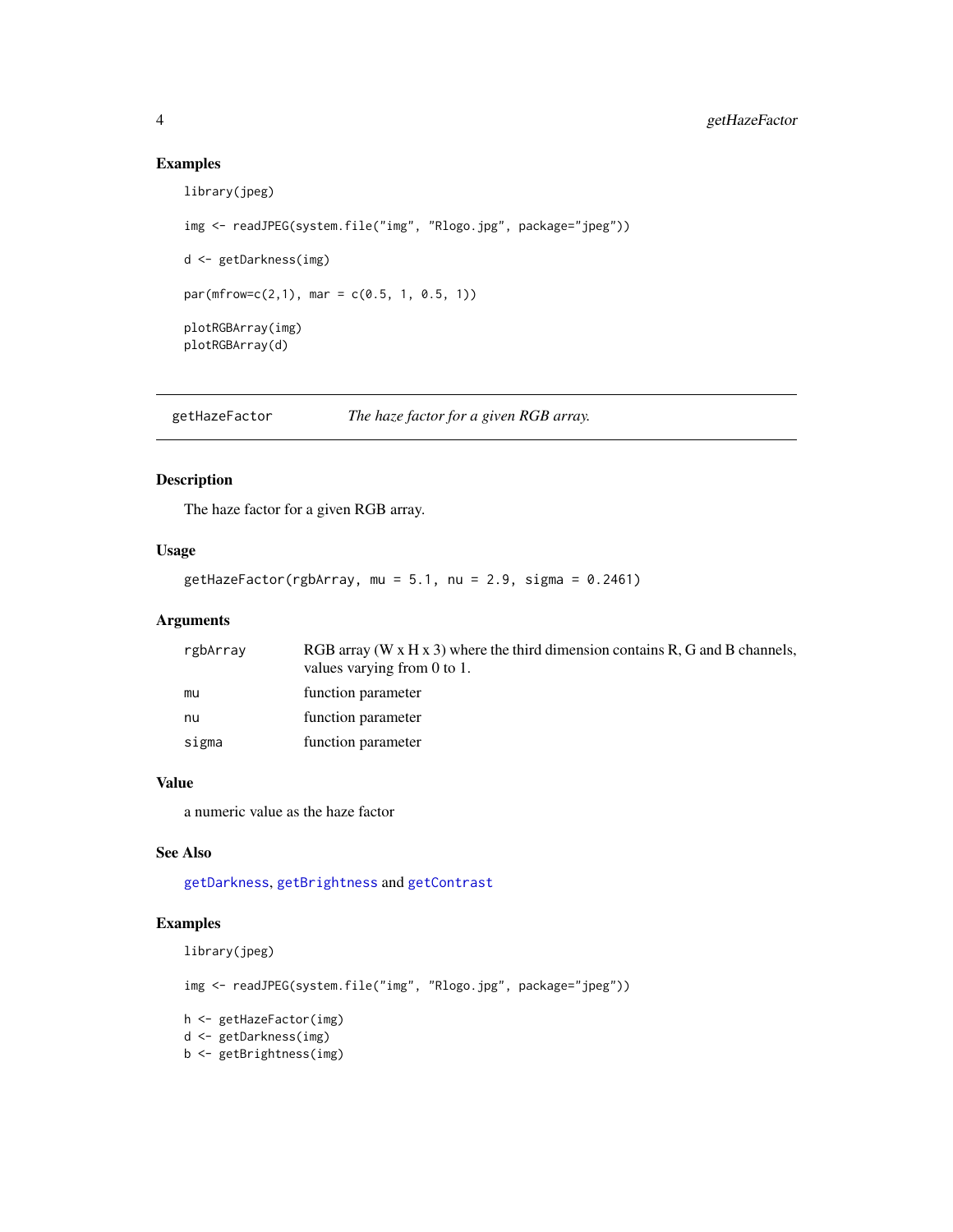#### <span id="page-4-0"></span>plotRGBArray 5

```
c <- getContrast(img)
par(mfcol = c(2, 2), mar = c(0.5, 0.5, 0.5, 0.5))plotRGBArray(img)
mtext(text = 'RGB', side = 3, line = -2, adj = 0.05, font = 2, col = 'red')
mtext{text(text = paste0('Hazeness: ', signif(h$haze, 2)), side = 1, line = -2, adj = 0.05)mtextttext(text = paste0('A0: ', signif(h$A0, 2)), side = 1, line = -1, adj = 0.05)plotRGBArray(d)
mtext(text = 'Darkness', side = 3, line = -2, adj = 0.05, font = 2, col = 'red')
plotRGBArray(b)
mtext(text = 'Brightness', side = 3, line = -2, adj = 0.05, font = 2, col = 'red')
plotRGBArray(c)
mtext(text = 'Contrast', side = 3, line = -2, adj = 0.05, font = 2, col = 'red')
```
plotRGBArray *Plotting an RGB array on the graphics.*

#### Description

Plotting an RGB array on the graphics.

#### Usage

```
plotRGBArray(rgbArray, xlim = c(0, 1), ylim = c(0, 1), bty = "o")
```
#### Arguments

| rgbArray | RGB array (W $\times$ H $\times$ 3) where the third dimension contains R, G and B channels, |
|----------|---------------------------------------------------------------------------------------------|
|          | values varying from 0 to 1.                                                                 |
| xlim     | range of the x axis.                                                                        |
| vlim     | range of the y axis.                                                                        |
| bty      | bty value to pass to the graphics                                                           |

#### Value

a rasterImage output plotted on the base R graphics.

#### See Also

[plotRGBArray](#page-4-1) wraps the graphics::rasterImage function

#### Examples

```
library(jpeg)
img <- readJPEG(system.file("img", "Rlogo.jpg", package="jpeg"))
plotRGBArray(img)
```